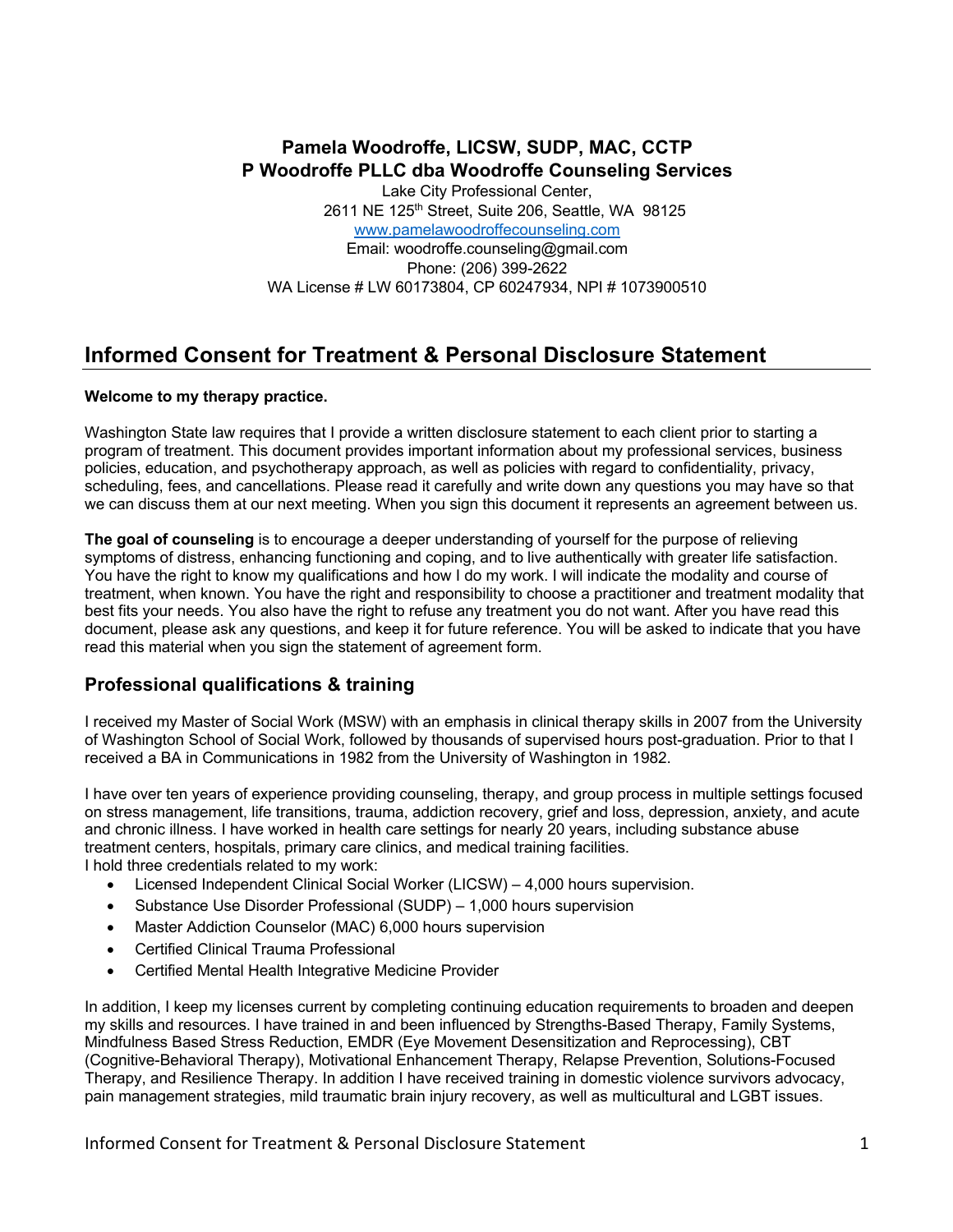## **My treatment philosophy**

I believe everyone has the inner ability to heal, and there are times that those callings become more intense. When this occurs, it can be helpful to have a compassionate, inquisitive, supportive professional who can provide a safe environment to create positive change. Many clients who have experienced trauma seek help coming to terms with it in a more empowered way. I believe we can explore these life events for meaning and draw strength from adversity, and sometimes emerge with a gift to carry forward in a healing way. My role is to draw your own wisdom forth, and help you find new strategies to live a more fulfilling life, and support you in the transition. My approach is interactive and co-creative. It is an honor to join you on this journey.

**The process of therapy:** Participating in therapy can result in a number of benefits to you, including a better understanding of yourself and others, clarifying goals and values, improved relationships, and resolution of the specific concerns that led you to seek therapy. Working towards these benefits, however, requires effort on our part and a willingness to work together. Therapy may result in your experiencing some discomfort. Change will sometimes be easy and swift, or it may be slow and challenging and even frustrating. Recalling and resolving significant life events can bring on strong feelings of anger, depression, fear, or other uncomfortable emotions. Attempting to resolve issues with others may also cause discomfort and may result in changes that were not originally sought. You can derive more from therapy if you follow recommended strategies outside of sessions. I encourage you to ask questions about any of the procedures used during the course of our therapy.

**Appointments:** I provide a free 20-minute 'meet and greet' (telephone or in-person) to decide if my services match what you are seeking. Regular sessions last for 53 minutes. Whether or not you are present to begin your session on time, I will need to end at the scheduled time. If I am late beginning the session, I will make up the time for you. I will give you notice well in advance of my vacation time whenever possible, usually at least 2 weeks. We will agree on specific appointment times, reserved exclusively for our sessions together. Our mutual protection of this time is important in order to preserve the integrity of our ongoing work. I ask that you give me 48 hours notice (by phone or email) if you need to cancel an appointment. This policy may be waived in cases of illness, contagiousness, or safety. You are responsible for the full cost of the session missed without due notice. I will collect the full charge directly for missed sessions. If appointments are missed for any reason with such frequency that it interferes with the integrity of our work, this policy will be re-examined.

**Ending treatment:** You have a right to discontinue therapy at any time. Ending a therapeutic relationship is best done in person, rather than over the phone. I recommend at least one planned session to properly bring your therapy to a close. Although the client is generally the one who decides when to end therapy, I also reserve the right to do so. If a client verbally or physically threatens or harasses my family or me, I reserve the right to terminate treatment immediately. I will provide clients with a referral to another counselor if I feel their needs are beyond the scope of my expertise, or if they request such referral information. If a client 'no-shows' for two consecutive appointments without explanation, I will consider our treatment ended. If you have an unpaid balance for over 60 days, unless other arrangements are made, I will consider our treatment ended. If you experience financial difficulties, please talk with me and I will help with an alternative plan if I am able.

**Confidentiality:** I am bound by my professional ethics to protect client rights to confidential communications in regard to their involvement in psychotherapy. This is covered in more detail in my Notices of Privacy Practices document. I keep a record of our sessions, and you may ask to see and correct the record. I do consult with other providers as needed, but I keep your identifying information confidential. If you wish me to release information about your participation in therapy to anyone, I will require a signed "Consent for Release of Information" from you. Otherwise, confidentiality has the following exceptions as provided by law:

 1. In the event of a medical emergency, emergency personnel or service providers may be given necessary information.

 2. In the event of a threat of harm to oneself or someone else, if that threat is perceived to be serious, the proper individuals must be contacted. This may include the individual against whom the threat is made.

 3. In the event of suspected child, elder, or vulnerable adult abuse, the proper authorities must be contacted. The actions do not have to be witnessed to be reported.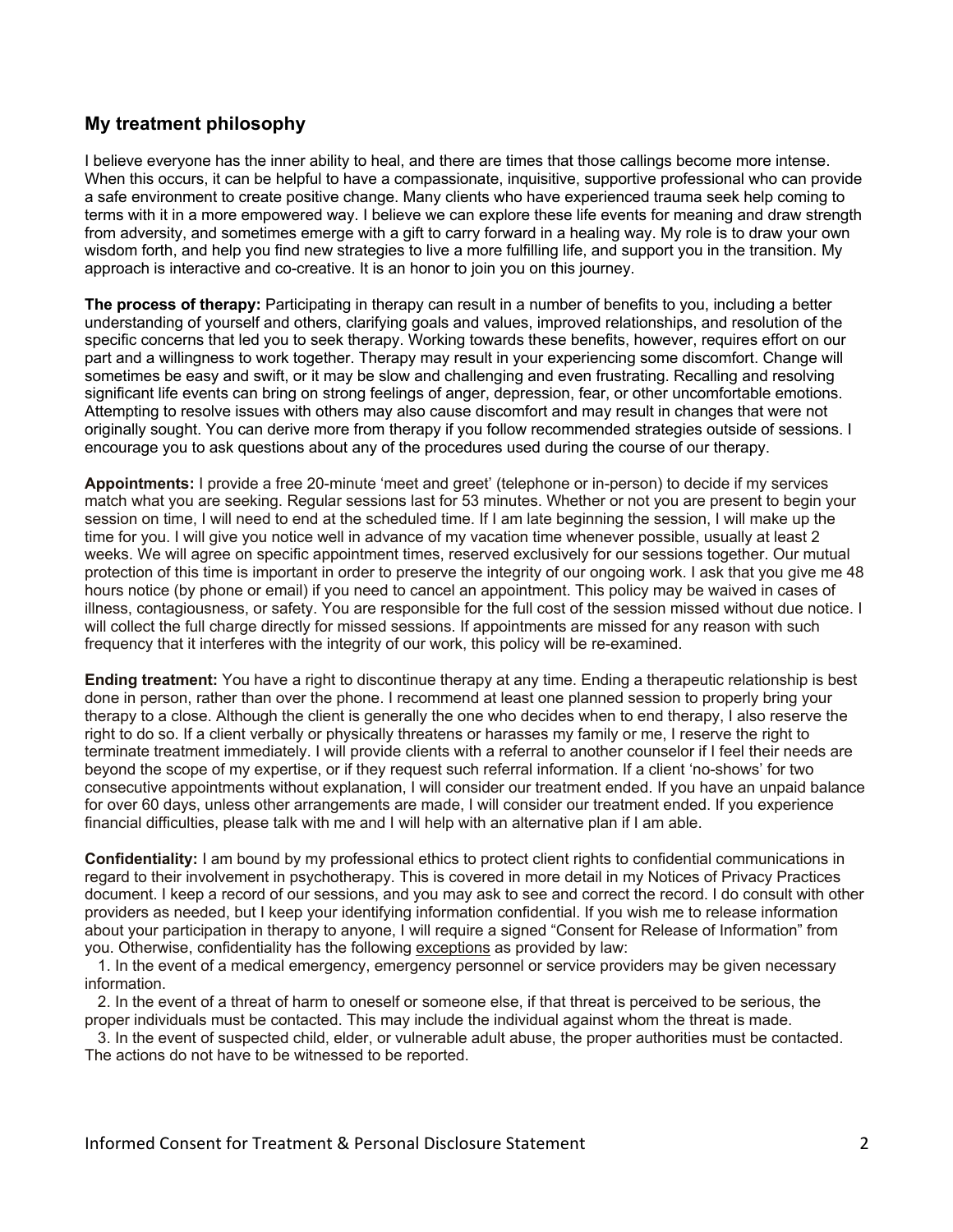#### **Insurance and financial arrangements**

**Insurance:** I am an 'out of network' provider. I do not bill insurance companies directly. This can better preserve your privacy and the integrity of our work. Your insurance company may reimburse you for some of your session with me, usually at a lower "Out of Network" rate. I will provide you with a receipt that you then submit to your insurance company for direct reimbursement. Insurance companies require that receipt to contain a mental health diagnosis and the date and length of time of our session/s.

**How to find out if my services are covered under your plan:** Call your insurance company with my National Provider Identifier (NPI) number to see if you have out-of-network benefits, and if your benefits will cover my "outpatient mental health" services. My NPI number is: 1073900510. The CPT codes I use most commonly are 90791 for an initial assessment and 90834 and 90837 for regular 53-minute sessions.

F**ees and Payment:** My fee is \$130 per 53 minute session, with the first session at \$140. Payment is due at the beginning of each session, by cash or check or credit card. If your personal check is returned for insufficient funds, you will be charged a \$30 fee. All outstanding balances remaining after our session will be charged directly to your credit card. If the credit card company does not authorize payment, you are subject to interest accrued at a rate equal to 10% per annum of such outstanding balance.

**Court appearance or preparation of records for court:** Generally I do not testify in court, nor give depositions, as there can be negative implications for my therapeutic relationship with you. If, however, I am required to appear in court or prepare documents for court, I charge \$200 per hour, including for travel time.

**Telephone time and report or letter writing**: After 5 minutes of telephone time, you will be charged \$120 an hour, prorated, and \$100 hour to write reports or letters at your request or requested on your behalf.

#### **Communications**

**Contacting me:** The most confidential way to reach me is by telephone at **(206) 399-2622**. Please note that, I am often not immediately available by telephone. If you leave a voice mail for me I will make every effort to return your call within 24 hours, with the exception of weekends and holidays, in which case I will call you the following business day. If you are unable to reach me and need immediate help, please call the **Seattle Crisis Line at 1- (866) 427-4747 or (206) 461-3222.** If you are having a life-threatening emergency, such as suicidal thoughts or are in danger, please call 911, or go to the nearest hospital emergency department.

**Use of cell phones:** In the regular conduct of my practice, I may make use of a cellular phone or other portable communication device to communicate with clients. In such cases, I will limit the information I store in any portable communication device to the least necessary. Please be aware that such forms of communication do have inherent risks to client confidentiality. **Note: my telephone does not transmit text messages; this preserves your privacy.**

**Email communication** is for **non-emergencies only.** It may be used **for appointment changes, referrals, and non-clinical questions.** As I cannot guarantee privacy with email this best protects your confidentiality, I typically will communicate with clients via email only for the purposes of scheduling or canceling appointments.

**Social situations and boundaries:** If I see you outside of sessions, I probably will not approach you beyond nodding acknowledgement. This is to preserve your privacy. It is best to limit therapeutic discussions to our scheduled times.

**Notice to clients:** Clients of licensed social workers in the State of Washington may file a complaint any time they believe a social worker has demonstrated unprofessional conduct. Social workers practicing counseling or psychotherapy for a fee must be registered, certified, or licensed with the Washington State Department of Health for the protection of the public health and safety. **If you have a concern or complaint about my services, please feel free to discuss it with me; there may be a misunderstanding or question I can help with.** You may also direct questions or complaints to: Washington State Dept of Health, Health Systems Quality Assurance, Town Center 2, 111 Israel Rd SE, Tumwater, WA, 98501, or phone (360) 236-4700.